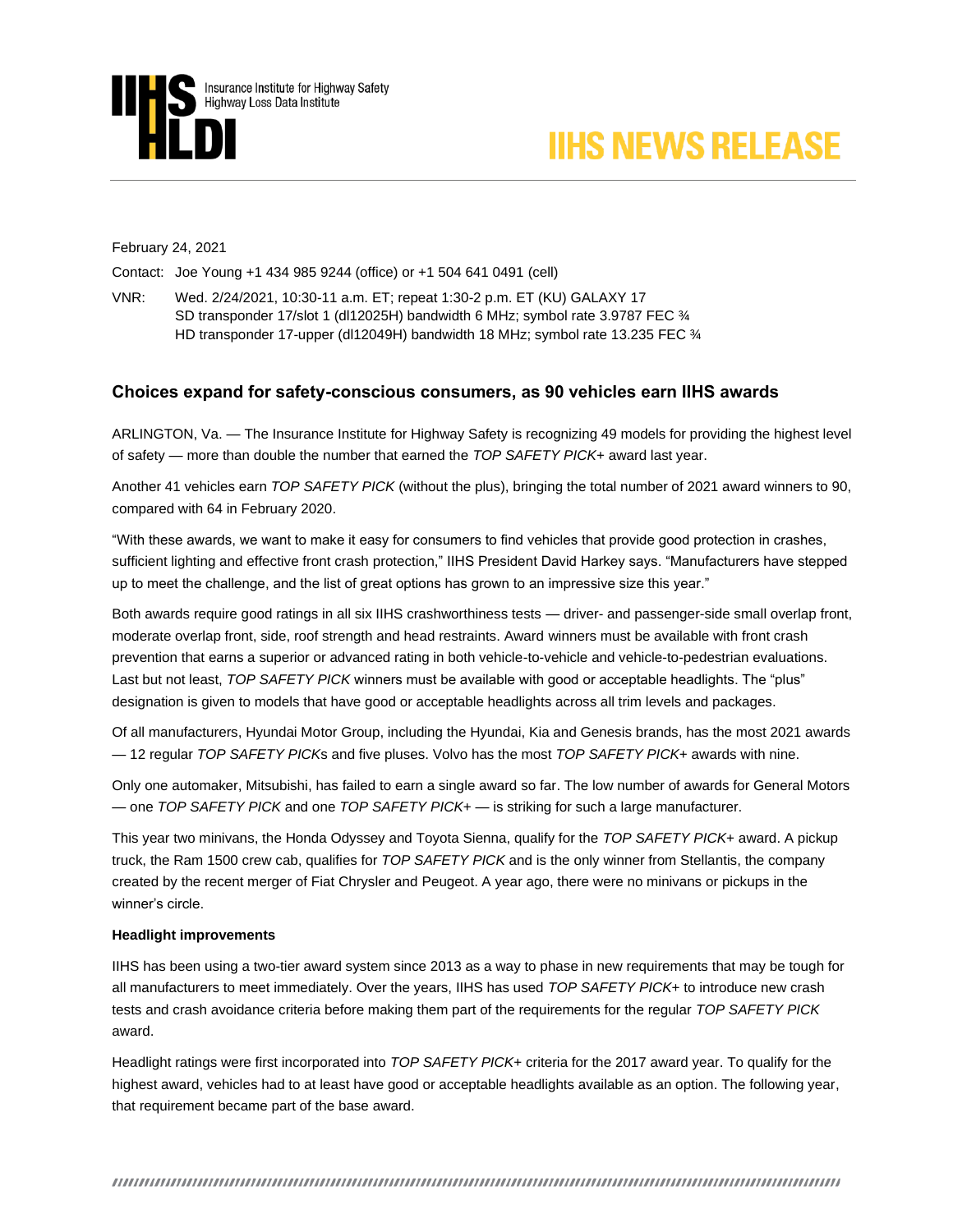As manufacturers showed they could produce headlights with better lighting and less glare, IIHS decided to encourage them to make this improved equipment standard. Starting in 2020, only vehicles with good or acceptable headlights across the board could earn *TOP SAFETY PICK*+.

The strategy seems to be working. A year ago, only 23 vehicles qualified for the higher-tier award. Today, the number has more than doubled, and the majority of awards handed out for 2021 models include the plus sign.

#### **Front crash prevention**

Vehicles don't have to have front crash prevention as standard equipment to qualify for either award, but a voluntary manufacturer commitment is helping on that front. Twenty automakers have signed the pledge to equip at least 95 percent of vehicles they make with vehicle-to-vehicle automatic emergency braking beginning in the 2022-23 production year.

All 49 *TOP SAFETY PICK*+ winners and 31 *TOP SAFETY PICK* winners have standard systems that meet the vehicleto-vehicle requirement. Forty-eight of the *TOP SAFETY PICK*+ winners and 26 of the *TOP SAFETY PICK* winners also meet the pedestrian crash prevention criterion with their standard systems. The others qualify based on optional equipment.

#### **Near misses**

The extensive list of criteria for both awards means many vehicles check all boxes but one. Twelve vehicles are only lacking good or acceptable headlights, while seven don't have pedestrian crash prevention that earns a superior or advanced rating. Only five fall short on crashworthiness. All five lack a good rating in the passenger-side small overlap front test.

**See the following pages for the full list of winners.**

#### **For more information, go to iihs.org**

The Insurance Institute for Highway Safety (IIHS) is an independent, nonprofit scientific and educational organization dedicated to reducing the losses — deaths, injuries and property damage — from motor vehicle crashes. IIHS is wholly supported by auto insurers.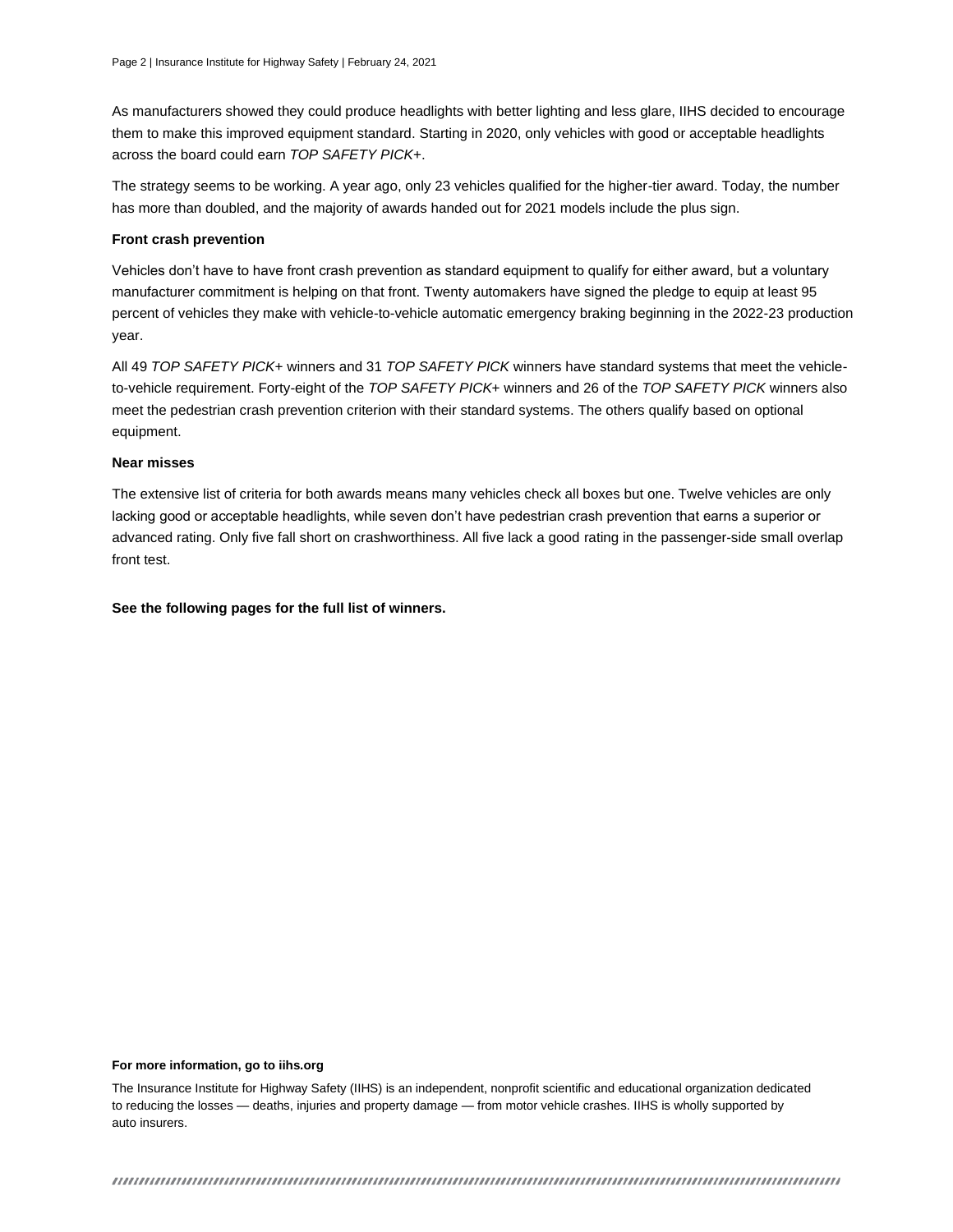| <b>TOP SAFETY PICK+</b><br>2021                                          | <b>Small cars</b>          | Honda Insight                                                |
|--------------------------------------------------------------------------|----------------------------|--------------------------------------------------------------|
|                                                                          |                            | Mazda 3 hatchback                                            |
|                                                                          |                            | Mazda 3 sedan                                                |
| G                                                                        |                            | Subaru Crosstrek Hybrid                                      |
|                                                                          | Midsize cars               | Honda Accord                                                 |
| Good ratings in the driver-side                                          |                            | Kia K5 built after November 2020                             |
| small overlap front, passenger-side                                      |                            | Mazda 6                                                      |
| small overlap front, moderate<br>overlap front, side, roof strength      |                            | Nissan Altima                                                |
| and head restraint tests                                                 |                            | Nissan Maxima built after November 2020                      |
|                                                                          |                            | Subaru Legacy                                                |
|                                                                          |                            | Subaru Outback                                               |
|                                                                          |                            | <b>Toyota Camry</b>                                          |
| Advanced or superior rating for                                          |                            |                                                              |
| available front crash prevention -<br>vehicle-to-vehicle and vehicle-to- | <b>Midsize luxury cars</b> | Acura TLX                                                    |
| pedestrian evaluations                                                   |                            | Lexus ES 350                                                 |
|                                                                          |                            | Lexus IS                                                     |
| G<br>А                                                                   |                            | Tesla Model 3                                                |
|                                                                          |                            | Volvo S60                                                    |
| Acceptable or good headlights                                            |                            | Volvo S60 Recharge                                           |
| standard                                                                 |                            | Volvo V60                                                    |
|                                                                          |                            | Volvo V60 Recharge                                           |
|                                                                          | Large luxury cars          | Audi A6                                                      |
|                                                                          |                            |                                                              |
|                                                                          |                            | Audi A6 allroad                                              |
|                                                                          |                            | Audi A7                                                      |
|                                                                          |                            | Genesis G70                                                  |
|                                                                          |                            | Genesis G90                                                  |
|                                                                          | <b>Small SUVs</b>          | Mazda CX-3                                                   |
|                                                                          |                            | Mazda CX-5                                                   |
|                                                                          |                            | Mazda CX-30 built after September 2020                       |
|                                                                          |                            | Nissan Rogue                                                 |
|                                                                          |                            | Subaru Forester                                              |
|                                                                          |                            | Volvo XC40                                                   |
|                                                                          | <b>Midsize SUVs</b>        | Ford Explorer                                                |
|                                                                          |                            | Hyundai Palisade                                             |
|                                                                          |                            | Mazda CX-9                                                   |
|                                                                          |                            | Subaru Ascent                                                |
|                                                                          |                            |                                                              |
|                                                                          |                            | Toyota Highlander                                            |
|                                                                          | <b>Midsize luxury SUVs</b> | Acura RDX                                                    |
|                                                                          |                            | Cadillac XT6                                                 |
|                                                                          |                            | Hyundai Nexo                                                 |
|                                                                          |                            | Lexus NX                                                     |
|                                                                          |                            | Mercedes-Benz GLE-Class with optional front crash prevention |
|                                                                          |                            | Volvo XC60                                                   |
|                                                                          |                            | Volvo XC60 Recharge                                          |
|                                                                          |                            | Volvo XC90                                                   |
|                                                                          |                            | Volvo XC90 Recharge                                          |
|                                                                          | Large SUVs                 | Audi e-tron                                                  |
|                                                                          |                            | Audi e-tron Sportback                                        |
|                                                                          |                            |                                                              |
|                                                                          | <b>Minivans</b>            | Honda Odyssey                                                |

Toyota Sienna